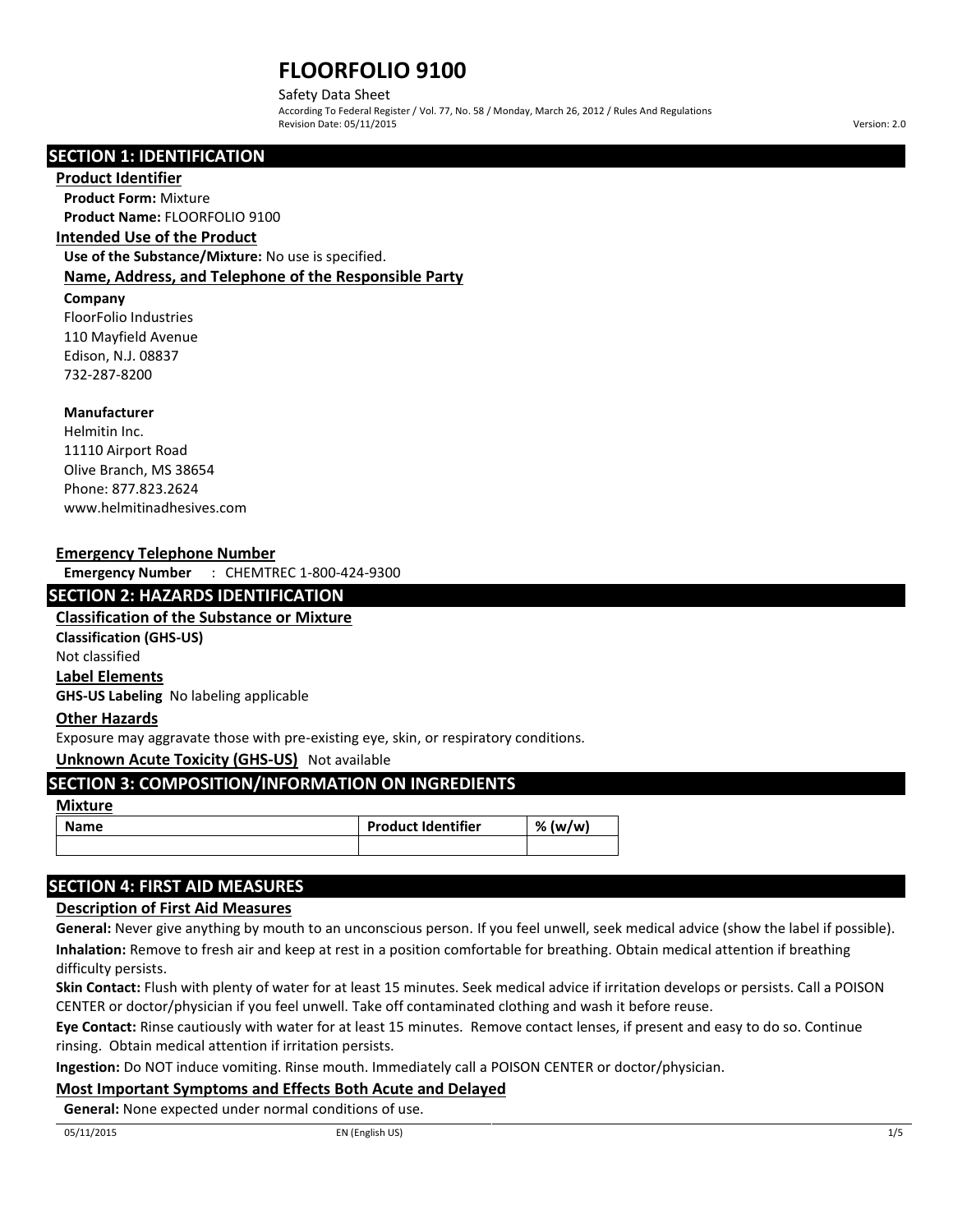## Safety Data Sheet

According To Federal Register / Vol. 77, No. 58 / Monday, March 26, 2012 / Rules And Regulations

**Inhalation:** May cause respiratory irritation.

**Skin Contact:** May cause mild skin irritation.

**Eye Contact:** May cause minor eye irritation.

**Ingestion:** Ingestion is likely to be harmful or have adverse effects.

**Chronic Symptoms:** None expected under normal conditions of use.

## **Indication of Any Immediate Medical Attention and Special Treatment Needed**

If you feel unwell, seek medical advice (show the label where possible).

## **SECTION 5: FIRE-FIGHTING MEASURES**

## **Extinguishing Media**

**Suitable Extinguishing Media:** Use extinguishing media appropriate for surrounding fire.

**Unsuitable Extinguishing Media:** Do not use a heavy water stream. Use of heavy stream of water may spread fire.

## **Special Hazards Arising From the Substance or Mixture**

**Fire Hazard:** Product is not flammable.

**Explosion Hazard:** Product is not explosive.

**Reactivity:** Hazardous reactions are unlikely to occur under normal circumstances.

#### **Advice for Firefighters**

**Precautionary Measures Fire:** Exercise caution when fighting any chemical fire. Under fire conditions, hazardous fumes will be present.

**Firefighting Instructions:** Use water spray or fog for cooling exposed containers. Do not allow run-off from firefighting to enter drains or water courses. Do not breathe fumes from fires or vapors from decomposition.

**Protection During Firefighting:** Do not enter fire area without proper protective equipment, including respiratory protection. **Hazardous Combustion Products**: Under fire conditions this material may produce hazardous carbon dioxide (CO2), carbon monoxide (CO), various low molecular weight hydrocarbons, and smoke.

**Other Information:** Refer to Section 9 for flammability properties.

#### **Reference to Other Sections**

Refer to section 9 for flammability properties.

## **SECTION 6: ACCIDENTAL RELEASE MEASURES**

#### **Personal Precautions, Protective Equipment and Emergency Procedures**

**General Measures:** Avoid all contact with skin, eyes, or clothing. Do not breathe vapor, mist, spray.

#### **For Non-Emergency Personnel**

**Protective Equipment:** Use appropriate personal protection equipment (PPE).

**Emergency Procedures:** Evacuate unnecessary personnel.

#### **For Emergency Personnel**

**Protective Equipment:** Equip cleanup crew with proper protection.

**Emergency Procedures:** Upon arrival at the scene, a first responder is expected to recognize the presence of dangerous goods, protect oneself and the public, secure the area, and call for the assistance of trained personnel as soon as conditions permit.

#### **Environmental Precautions**

Prevent entry to sewers and public waters. Notify authorities if liquid enters sewers or public waters.

## **Methods and Material for Containment and Cleaning Up**

**For Containment:** Contain any spills with dikes or absorbents to prevent migration and entry into sewers or streams. **Methods for Cleaning Up:** Place absorbed material in closed containers for disposal. Clean up spills immediately and dispose of waste safely. Notify authorities if product enters sewers or public waters.

## **Reference to Other Sections**

See Section 8, Exposure Controls and Personal Protection. See Section 13, Disposal Considerations.

## **SECTION 7: HANDLING AND STORAGE**

## **Precautions for Safe Handling**

**Hygiene Measures:** Handle in accordance with good industrial hygiene and safety procedures. Wash hands and other exposed areas with mild soap and water before eating, drinking or smoking and when leaving work.

## **Conditions for Safe Storage, Including Any Incompatibilities**

**Technical Measures:** Comply with applicable regulations.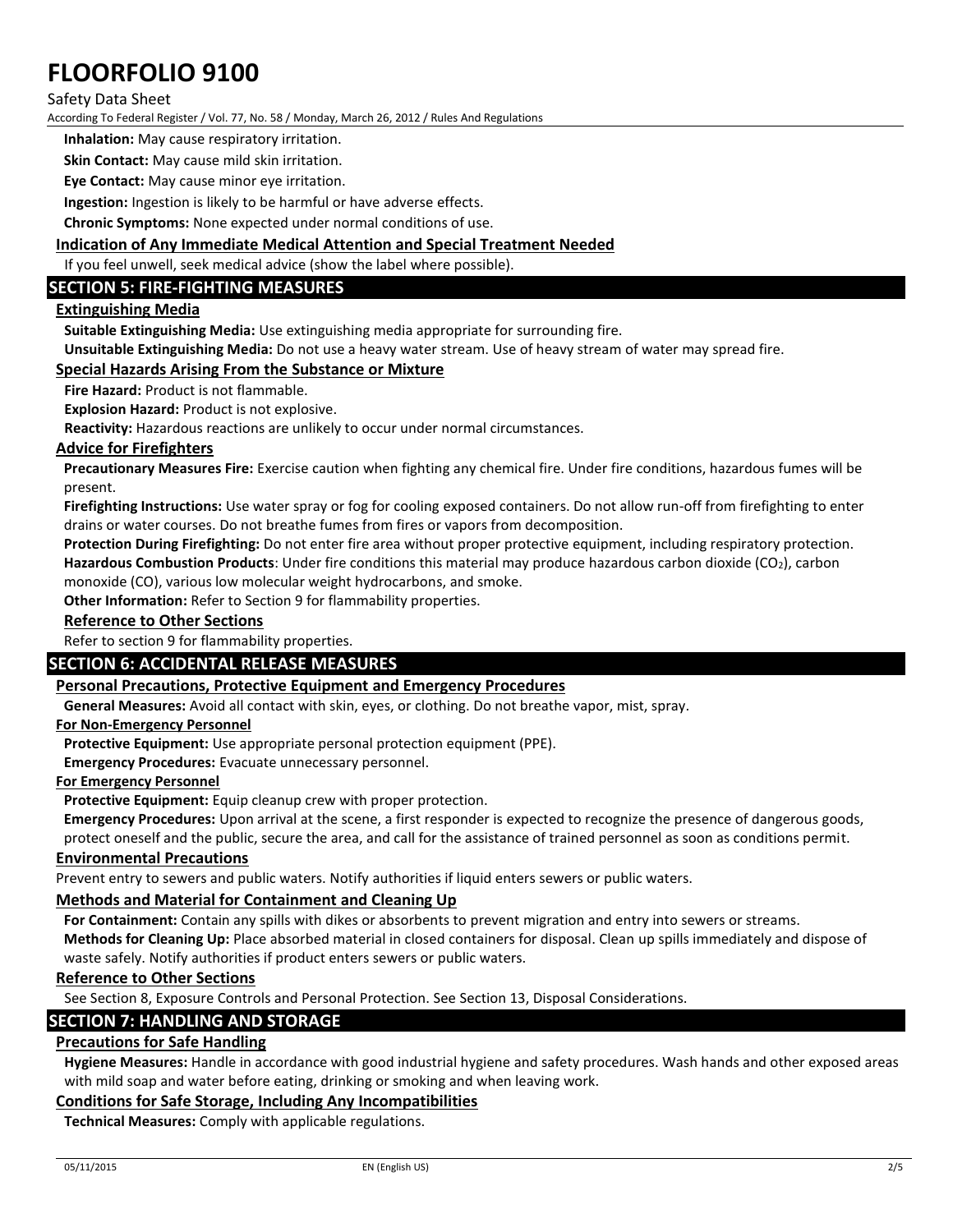## Safety Data Sheet

According To Federal Register / Vol. 77, No. 58 / Monday, March 26, 2012 / Rules And Regulations

**Storage Conditions:** Store in a dry, cool and well-ventilated place. Keep container closed when not in use. Keep/Store away from direct sunlight, extremely high or low temperatures and incompatible materials.

**Incompatible Materials:** Strong acids. Strong bases. Strong oxidizers.

#### **Specific End Use(s)**

No use is specified.

## **SECTION 8: EXPOSURE CONTROLS/PERSONAL PROTECTION**

## **Control Parameters**

For substances listed in section 3 that are not listed here, there are no established Exposure limits from the manufacturer, supplier, importer, or the appropriate advisory agency including: ACGIH (TLV), NIOSH (REL), OSHA (PEL), Canadian provincial governments, or the Mexican government

## **Exposure Controls**

**Appropriate Engineering Controls:** Ensure adequate ventilation, especially in confined areas. Emergency eye wash fountains and safety showers should be available in the immediate vicinity of any potential exposure. Ensure all national/local regulations are observed.

**Personal Protective Equipment:** Protective goggles. Gloves. Protective clothing.



**Materials for Protective Clothing:** Chemically resistant materials and fabrics.

**Hand Protection:** Wear chemically resistant protective gloves.

**Eye Protection:** Chemical goggles or safety glasses.

**Skin and Body Protection:** Wear suitable protective clothing.

**Respiratory Protection:** Use a NIOSH-approved respirator or self-contained breathing apparatus whenever exposure may exceed established Occupational Exposure Limits.

**Environmental Exposure Controls:** Do not allow the product to be released into the environment.

| <b>Environmental Exposure Controls:</b> Do not allow the product to be released into the environment. |                   |
|-------------------------------------------------------------------------------------------------------|-------------------|
| <b>Consumer Exposure Controls:</b> Do not eat, drink or smoke during use                              |                   |
| <b>SECTION 9: PHYSICAL AND CHEMICAL PROPERTIES</b>                                                    |                   |
| <b>Information on Basic Physical and Chemical Properties</b>                                          |                   |
| <b>Physical State</b>                                                                                 | Paste             |
| Appearance                                                                                            | : Off White paste |
| Odor                                                                                                  | Mild odor         |
| <b>Odor Threshold</b>                                                                                 | Not available     |
| рH                                                                                                    | $: 7.0 - 8.0$     |
| <b>Evaporation Rate</b>                                                                               | Not available     |
| <b>Melting Point</b>                                                                                  | Not available     |
|                                                                                                       |                   |

| : $\approx$ 32 °F (0 °C)                     |
|----------------------------------------------|
| $\approx$ 212 °F (100.00 °C) (aqueous phase) |
| None                                         |
| Not available                                |
| Not available                                |
| Not available                                |
| None                                         |
| None                                         |
| Same as Water                                |
| Same as Water                                |
| Not available                                |
| 0.980                                        |
| Not available                                |
| Not available                                |
|                                              |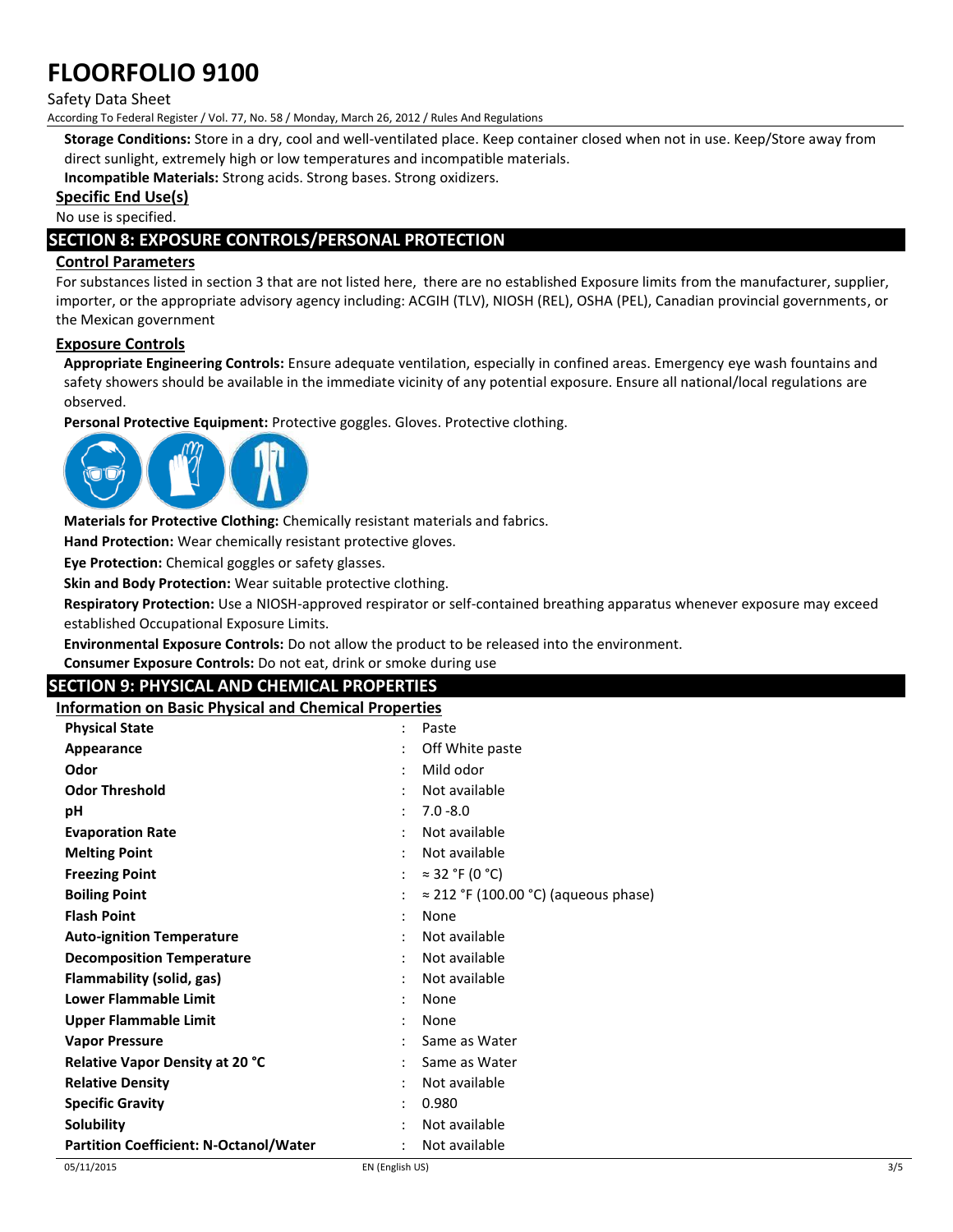Safety Data Sheet

According To Federal Register / Vol. 77, No. 58 / Monday, March 26, 2012 / Rules And Regulations

| Viscosity                                                | Not available                                                         |
|----------------------------------------------------------|-----------------------------------------------------------------------|
| <b>Explosion Data - Sensitivity to Mechanical Impact</b> | Not expected to present an explosion hazard due to mechanical impact. |
| <b>Explosion Data – Sensitivity to Static Discharge</b>  | Not expected to present an explosion hazard due to static discharge.  |
| VOC Content (SCAQMD Rule 1168)                           | : $\lt1$ g/L                                                          |

## **SECTION 10: STABILITY AND REACTIVITY**

**Reactivity:** Hazardous reactions will not occur under normal conditions.

**Chemical Stability:** Stable under recommended handling and storage conditions (see section 7).

**Possibility of Hazardous Reactions:** Hazardous polymerization will not occur.

**Conditions to Avoid:** Direct sunlight. Extremely high or low temperatures. Incompatible materials.

**Incompatible Materials:** Strong acids, strong bases, strong oxidizers.

**Hazardous Decomposition Products**:Carbon oxides (CO, CO2).

## **SECTION 11: TOXICOLOGICAL INFORMATION**

## **Information on Toxicological Effects - Product**

**Acute Toxicity:** Not classified

**LD50 and LC50 Data:** Not available

**Skin Corrosion/Irritation:** Not classified

**pH:** 7.5 - 10

**Serious Eye Damage/Irritation:** Not classified

**pH:** 7.5 - 10

**Respiratory or Skin Sensitization:** Not classified

**Germ Cell Mutagenicity:** Not classified

**Teratogenicity:** Not available

**Carcinogenicity:** Not classified

**Specific Target Organ Toxicity (Repeated Exposure):** Not classified

**Reproductive Toxicity:** Not classified

**Specific Target Organ Toxicity (Single Exposure):** Not classified

**Aspiration Hazard:** Not classified

**Symptoms/Injuries After Inhalation:** May cause respiratory irritation.

**Symptoms/Injuries After Skin Contact:** May cause mild skin irritation.

**Symptoms/Injuries After Eye Contact:** May cause minor eye irritation.

**Symptoms/Injuries After Ingestion:** Ingestion is likely to be harmful or have adverse effects.

**Chronic Symptoms:** None expected under normal conditions of use.

## **Information on Toxicological Effects - Ingredient(s)**

**LD50 and LC50 Data:**

## **SECTION 12: ECOLOGICAL INFORMATION**

**Toxicity No additional information available**

**Persistence and Degradability** Not available

**Bioaccumulative Potential**

**Mobility in Soil** Not available

**Other Adverse Effects**

**Other Information:** Avoid release to the environment.

#### **SECTION 13: DISPOSAL CONSIDERATIONS**

**Waste Disposal Recommendations:** Dispose of waste material in accordance with all local, regional, national, provincial, territorial and international regulations.

**Ecology – Waste Materials:** Avoid release to the environment.

## **SECTION 14: TRANSPORT INFORMATION**

**In Accordance with DOT** Not regulated for transport **In Accordance with IMDG** Not regulated for transport **In Accordance with IATA** Not regulated for transport